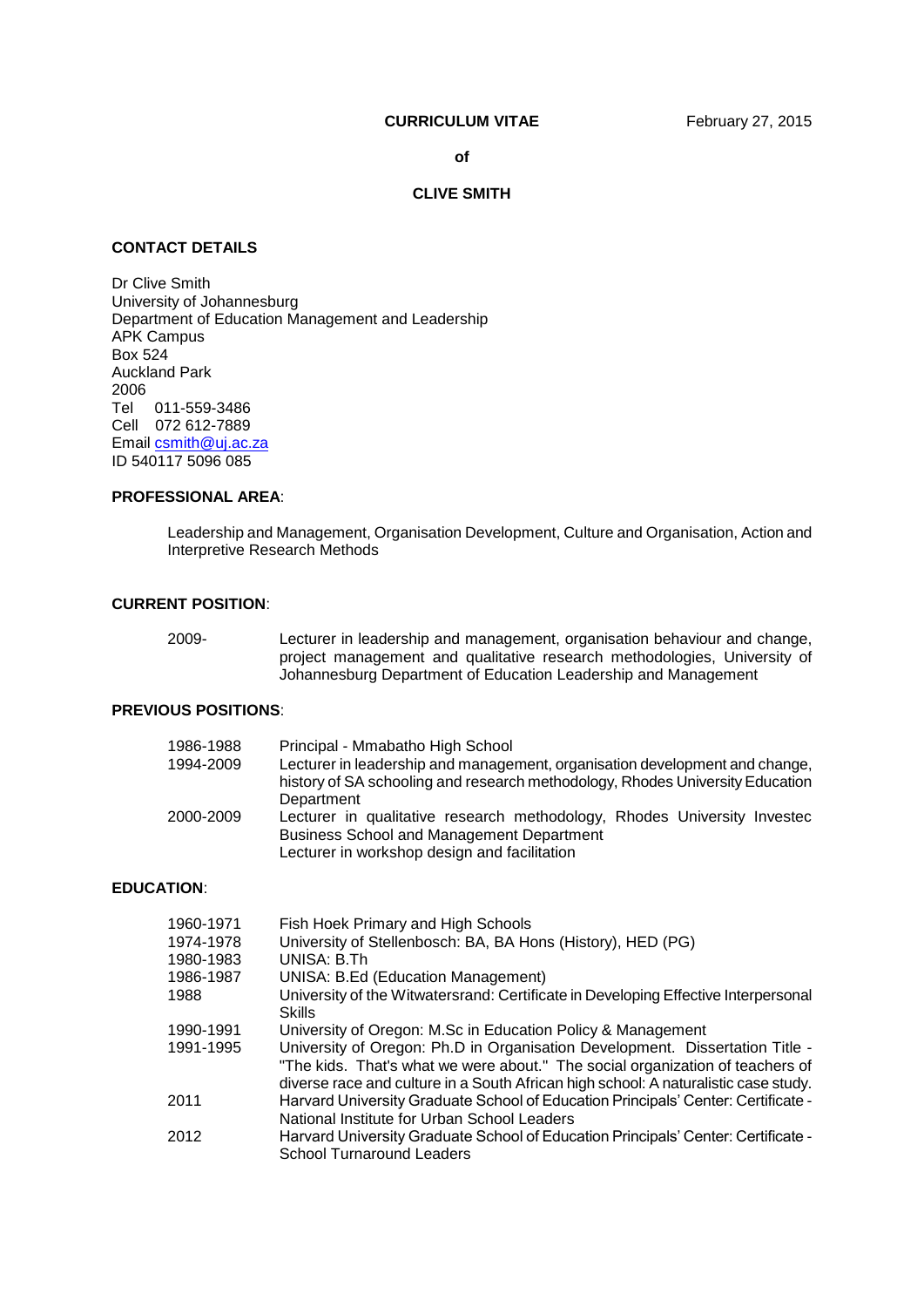# **AWARDS AND HONOURS**:

| 1971      | High school head boy                                                                                                                 |
|-----------|--------------------------------------------------------------------------------------------------------------------------------------|
| 1976-1977 | Stellenbosch University second team rugby and south American tour                                                                    |
| 1983      | Stellaland rugby                                                                                                                     |
| 1986      | Johannesburg Star newspaper panel on multicultural education                                                                         |
| 1990      | Rotary grant                                                                                                                         |
| 1990-1992 | <b>Fulbright Scholarship</b>                                                                                                         |
| 1990-1993 | University of Oregon Cultural Service Award                                                                                          |
| 1991      | Chosen as the most significant speaker of the year by the Eugene Rotary Club;<br>selected to address Rotary clubs throughout Oregon. |
| 1991-1992 | Anglo American Chairman's Fund award                                                                                                 |
| 1992      | Invited to address The World Affairs Council of Oregon on South Africa                                                               |
| 1993      | All-African Student Conference award for the leading paper in my field                                                               |
| 1993-1994 | University of Oregon Graduate Tuition Fellowship                                                                                     |
| 1993-1995 | Human Sciences Research Council Doctoral Prestige Bursary                                                                            |
| 1996      | <b>Rhodes University Alty Award</b>                                                                                                  |
|           |                                                                                                                                      |

# **SPECIFIC PROFESSIONAL TASKS**:

| 1994-2009     | Teach education leadership and management, and organisation development to<br>MEd, BEd Hons, and PGCE classes; workshop design and management to ACE<br>class; research methodology to post graduates and history of SA education to<br>PGCE class |
|---------------|----------------------------------------------------------------------------------------------------------------------------------------------------------------------------------------------------------------------------------------------------|
| 1994-         | Supervise PhD and masters student's research in leadership, management,<br>organisation development and adult education                                                                                                                            |
| 2000          | Research methodology course co-coordinator                                                                                                                                                                                                         |
| 1999-<br>2009 | <b>Education Department Higher Degrees Committee</b>                                                                                                                                                                                               |
| 2002-         | PhD Committee of Assessors                                                                                                                                                                                                                         |
| 2004-2008     | Education Faculty PhD Co-coordinator                                                                                                                                                                                                               |
| 2004-2008     | <b>Chair Education Faculty Higher Degrees Committee</b>                                                                                                                                                                                            |
| 2009 -        | MEd and PhD coordinator, Department of Education Leadership and                                                                                                                                                                                    |
|               | Management, University of Johannesburg                                                                                                                                                                                                             |
| 2009 -        | University of Johannesburg faculty committees - Higher degrees, Research,<br>Transformation, Marketing, IPET, BEd task team                                                                                                                        |

# **RESEARCH AND DEVELOPMENT EXPERIENCE**:

| 1991-    | Diagnostic (action research), for organisation problem solving                              |
|----------|---------------------------------------------------------------------------------------------|
| 1995-    | Referee for South African Journal of Education (SAJE)                                       |
| 1995     | Research the feasibility of establishing a Community College in Grahamstown                 |
| 1997     | Position paper on Education Department's community and professional role                    |
|          | (CAP)                                                                                       |
| 1997-98  | Developed ACE in Change Leadership & Management                                             |
| 1999     | Sabbatical survey of ELM in selected sub-Saharan universities                               |
| 2001-    | Reviewer for Perspectives in Education                                                      |
| 2003-    | Editing book on Organisation Development                                                    |
| 2003     | Reviewer for <i>Progressio</i> , a publication of the Bureau for Learning Development (BLD) |
| at Unisa |                                                                                             |
| 2003     | Rhodes University Performance Management Task Team                                          |
| 2005-    | Member of National Department of Education National Committee and Course                    |
|          | Development Task Team for School Principal ACE School Leadership; facilitator               |
|          | of two module teams                                                                         |
| 2007-    | Editorial Board, Journal of Educational Research                                            |
| 2010     | Approached by NRF to assist with social science researcher ratings                          |
| 2011-    | Reviewer for Journal of Educational Research                                                |
| 2011-    | Reviewer for Journal of Education                                                           |
| 2014-    | Reviewer for Urban Education                                                                |
| 2014-    | Reviewer for Journal of Mixed Methods Research                                              |
| 2014-    | Reviewer for The Independent Journal of Teaching and Learning                               |
| 2014-    | <b>Reviewer for LitNet</b>                                                                  |
|          |                                                                                             |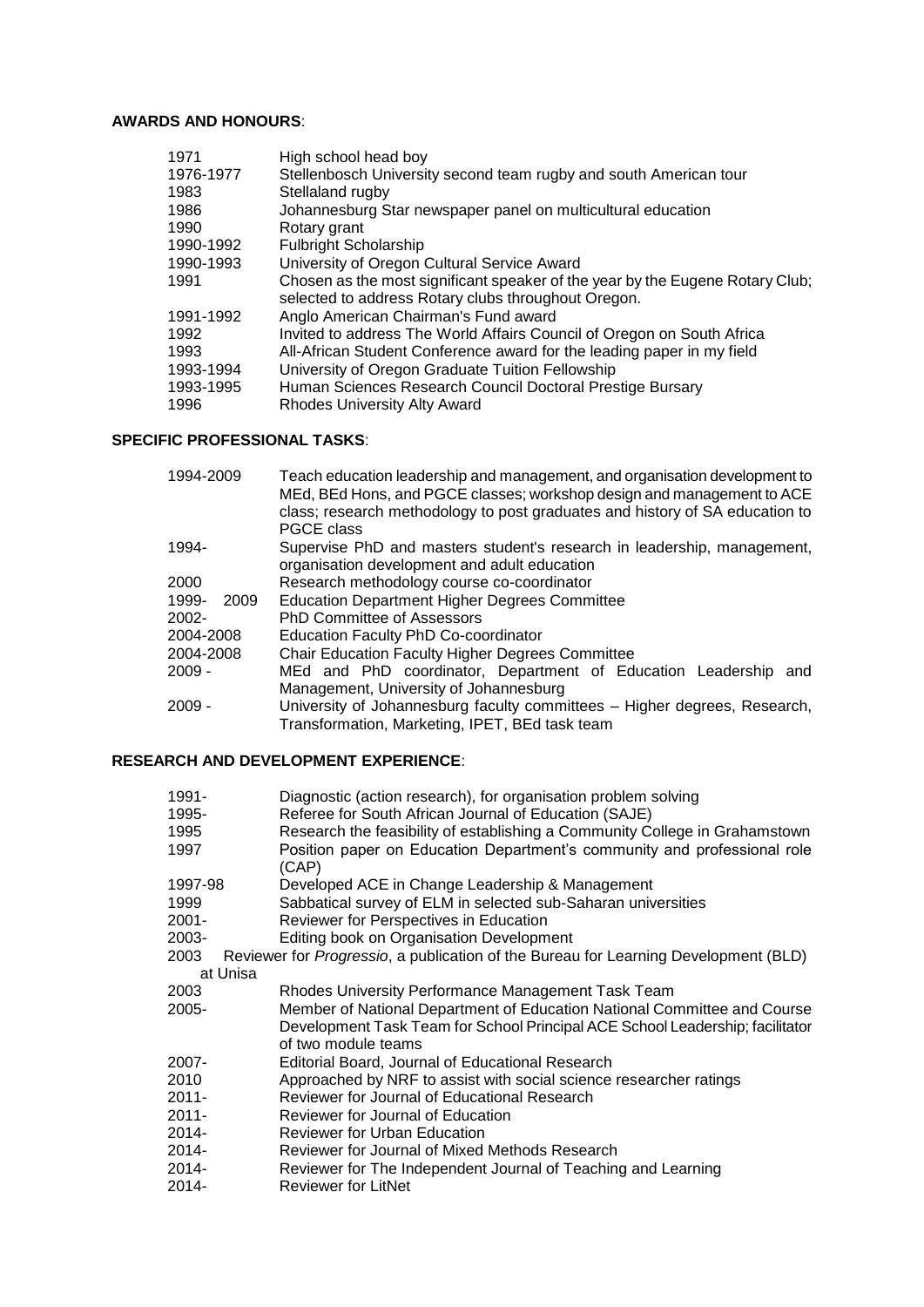# **TEACHING EXPERIENCE**:

| 1994-2009 | Rhodes University lecturer in education leadership and management, and                                                                                                                                                                  |
|-----------|-----------------------------------------------------------------------------------------------------------------------------------------------------------------------------------------------------------------------------------------|
|           | organisation development (MEd, BEd Hons, PGCE), research methodology (post                                                                                                                                                              |
|           | graduates, MBA), history of SA education (PGCE), project management (BEd)                                                                                                                                                               |
|           | and workshop design and facilitation (ACE).                                                                                                                                                                                             |
| 2009-     | University of Johannesburg lecturer in education leadership and management,<br>and organisation development (MEd, BEd Hons), research methodology (post<br>graduates), project management (BEd), group processes in the classroom (BEd) |
|           | and communication in leadership and management and workshop design and                                                                                                                                                                  |
|           | facilitation (ACE).                                                                                                                                                                                                                     |

# **RESEARCH SUPERVISION EXPERIENCE**:

1995- Successfully supervised over 40 Masters (MEd, MBA, M.Com) and 10 PhD graduates

### **EXTERNAL AUDITOR**

| 2007 | NMMU MEd ELM                                                      |
|------|-------------------------------------------------------------------|
| 2008 | NMMU invitation to participate in interview with HEQC audit panel |

### **EXTERNAL EXAMINING**:

| 1997- | I examine at Hons and Masters levels for CUT, NMMU, UCT, UFH, UFS, UKZN, |
|-------|--------------------------------------------------------------------------|
|       | University of Limpopo, UNISA, UNW, UWC, WSU                              |

# **EXTERNAL MODERATION:**

| 1997 | I moderate at Hons and Masters levels for CUT, NMMU, UCT, UFH, UFS, |
|------|---------------------------------------------------------------------|
|      | UKZN, University of Limpopo, UNISA, UNW, UWC, WSU                   |

# **ADMINISTRATIVE EXPERIENCE**:

| 1986-1988 | High school principal                               |
|-----------|-----------------------------------------------------|
| 2002      | Deputy Head, Rhodes University Education Department |

### **OTHER LEADERSHIP POSITIONS**:

| 1960-1971 | Numerous during childhood, e.g., Cubs senior sixer, and best all round cub in<br>1964; high school Head Boy in 1971; captain of first team rugby, cricket, athletics |
|-----------|----------------------------------------------------------------------------------------------------------------------------------------------------------------------|
|           | and cross-country teams and chairman of a number of student societies during                                                                                         |
|           | my high school years.                                                                                                                                                |
| 1074-1078 | First team hostel rugby captain and chairman of a number of student societies                                                                                        |

1974-1978 First team hostel rugby captain and chairman of a number of student societies. Hostel residence executive. As a member of National Student Executive represented the Student's Christian Association of SA at two international conferences in 1979.

# **SERVICE TO THE UNIVERSITY**:

1994- A member of numerous committees and boards over the years

# **SERVICE TO THE COMMUNITY**:

1982- Initiated some, and participated in numerous, community activities

### **CONSULTING EXPERIENCE**:

1990-1993 Organisation development consulting with Dick Schmuck and Phil Runkel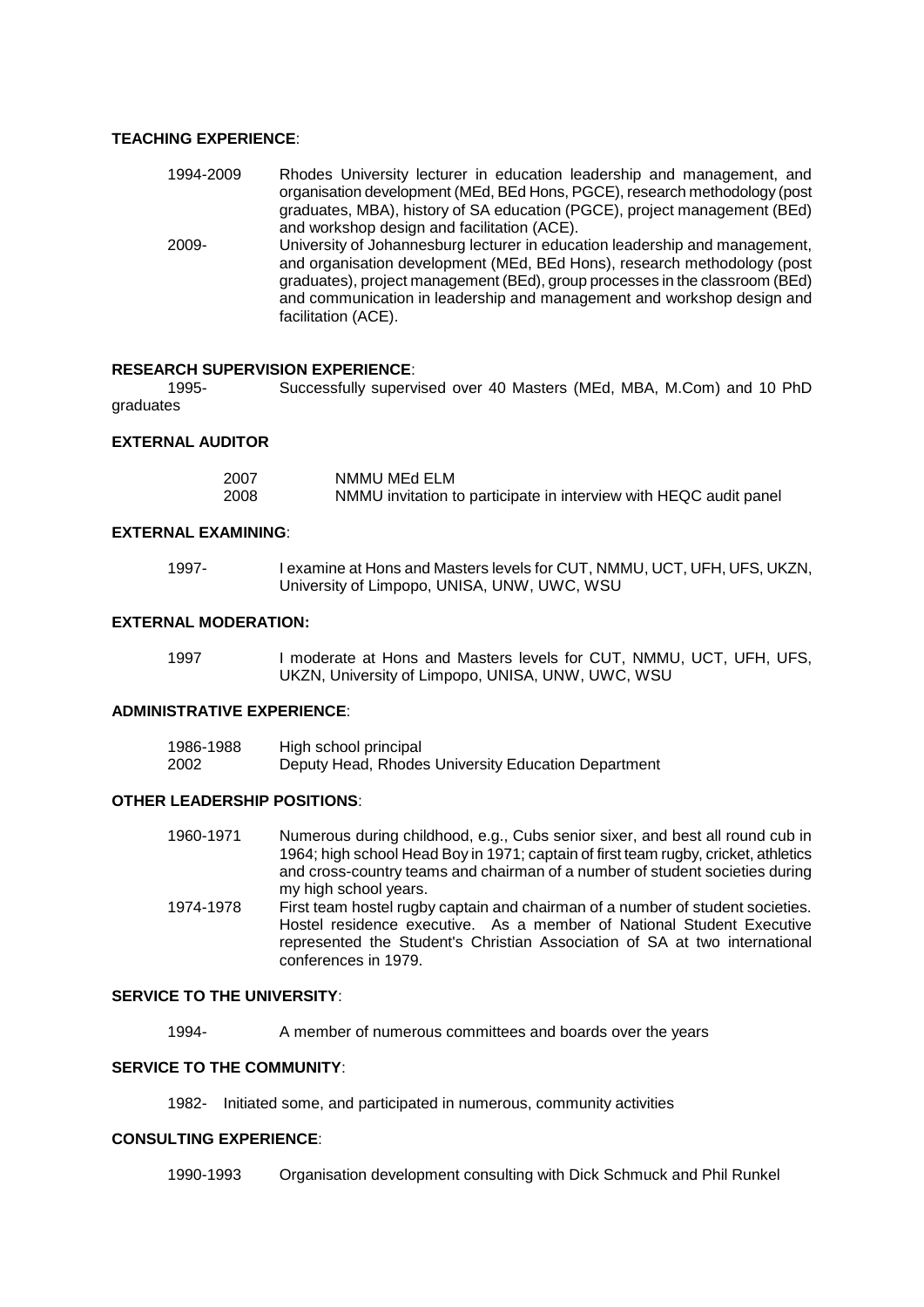| 1991<br>1991-1992 | Organisation change consultation for the Oregon Phi Delta Kappa leadership<br>Eugene Decisions: An organisation change Future Search consultation with                                 |  |  |  |  |  |  |
|-------------------|----------------------------------------------------------------------------------------------------------------------------------------------------------------------------------------|--|--|--|--|--|--|
| 1991-1993         | the Eugene City Council<br>Member of the University of Oregon organisation development consulting team.<br>Conducted consultations for school boards, teachers, student organisations, |  |  |  |  |  |  |
|                   | community groups, the Eugene City Council, Phi Delta Kappa, the University of<br>Oregon's Office of International Services, and the University of Oregon's Dean of                     |  |  |  |  |  |  |
| 1992              | <b>Students and Student Services Offices.</b><br>Traveling the road to change: Phi Delta Kappa office leadership conference,<br>Eugene, OR                                             |  |  |  |  |  |  |
| 1992              | Organisation change consultation to University of Oregon Office of International<br><b>Students</b>                                                                                    |  |  |  |  |  |  |
| 1994              | Conducted evaluation of Agency of Community Organisation for Reconstruction<br>and Development (ACORD)                                                                                 |  |  |  |  |  |  |
| 1994-1998         | Conducted organisation development workshops in local schools under ACORD<br>auspices                                                                                                  |  |  |  |  |  |  |
| 1994              | Conducted organisation development intervention in a local church                                                                                                                      |  |  |  |  |  |  |
| 1994-2002         | Consultation for the Rhodes University Maths Education Project in workshop                                                                                                             |  |  |  |  |  |  |
|                   | design and management                                                                                                                                                                  |  |  |  |  |  |  |
| 1994              | <b>Conducted Education Department staff survey</b>                                                                                                                                     |  |  |  |  |  |  |
| 1994              | Facilitated conflict resolution process among Riebeeck East schools                                                                                                                    |  |  |  |  |  |  |
| 1995              | Organisation development consultation for Rhodes University Music Department                                                                                                           |  |  |  |  |  |  |
| 1996              | Consultant to Science Education Project (SEP) for development of course in                                                                                                             |  |  |  |  |  |  |
|                   | teacher professionalism and leadership for accreditation purposes                                                                                                                      |  |  |  |  |  |  |
| 1996              | Consultant to Vista University to help establish MEd in Education Management                                                                                                           |  |  |  |  |  |  |
| 1996              | Organisation development consultation for Lovedale College                                                                                                                             |  |  |  |  |  |  |
| 1996              | Organisation development consultation for Grahamstown Technical College with<br>a view to its transformation into a Community College                                                  |  |  |  |  |  |  |
| 1996              | Organisation development consultation for St Andrews Prep Board of Governors                                                                                                           |  |  |  |  |  |  |
| 1996              | Conflict management intervention for school district and Regional Education<br>Department                                                                                              |  |  |  |  |  |  |
| 1997              | School management workshop for Westering High School                                                                                                                                   |  |  |  |  |  |  |
| 1997              | Organisation development consultation to Delta Centres of Learning Project                                                                                                             |  |  |  |  |  |  |
| 1997              | Organisation development consultation for Grahamstown Community College                                                                                                                |  |  |  |  |  |  |
| 1999-2000         |                                                                                                                                                                                        |  |  |  |  |  |  |
| 2000              | Organisation development consultation for St Mary's Primary School                                                                                                                     |  |  |  |  |  |  |
| 2000              | Conduct parent survey for Cradock Heights Christian School governing body<br>Joint facilitation of Education Department "Bosberaad"                                                    |  |  |  |  |  |  |
| 2000              | Training course for Lesotho Education Department Management Advisory                                                                                                                   |  |  |  |  |  |  |
|                   | Service                                                                                                                                                                                |  |  |  |  |  |  |
| 2001              | OD consultation for Lesotho Education Department Management Advisory<br>Service                                                                                                        |  |  |  |  |  |  |
| 2001              | OD consultation in communication for Damelin College                                                                                                                                   |  |  |  |  |  |  |
| 2002              | OD consultation for Namibian National Qualifications Authority                                                                                                                         |  |  |  |  |  |  |
| 2002-             | Research Methodology course for Investec Business School MBA class                                                                                                                     |  |  |  |  |  |  |
| 2003              | Presentation of Future Search Conference to Delta Foundation                                                                                                                           |  |  |  |  |  |  |
| 2003              | Guest lecturer to UNITRA faculty on topics of "developing a research proposal"<br>and "organisation development and action research"                                                   |  |  |  |  |  |  |
| 2003-2005         | Facilitate University of Fort Hare - Department of Education Education<br>Management Development Project                                                                               |  |  |  |  |  |  |
| 2004              | Writer and evaluator for Imbewu Project - Delta Foundation - Department of<br>Education - Link Whole School Development Project                                                        |  |  |  |  |  |  |
| 2004              | Consultant and facilitator for Delta Foundation - UPE Principal Leadership ACE                                                                                                         |  |  |  |  |  |  |
| 2007              | OD consultation for Ongwediva College of Education in Namibia                                                                                                                          |  |  |  |  |  |  |
| 2008              | OD consultation - Future Search Conference for the Get Ahead Project in                                                                                                                |  |  |  |  |  |  |
|                   | Queenstown                                                                                                                                                                             |  |  |  |  |  |  |
| 2008              | University of Johannesburg research supervision training for Department of                                                                                                             |  |  |  |  |  |  |
|                   | Economics and Econometrics staff                                                                                                                                                       |  |  |  |  |  |  |
| 2009              | Facilitator for Queenstown Get Ahead Project Summit with Leacock Foundation                                                                                                            |  |  |  |  |  |  |
|                   | from Canada                                                                                                                                                                            |  |  |  |  |  |  |
| 2010              | Johannesburg central district school cluster and facilitator OD support as part of<br>University of Johannesburg-Harvard University partnership                                        |  |  |  |  |  |  |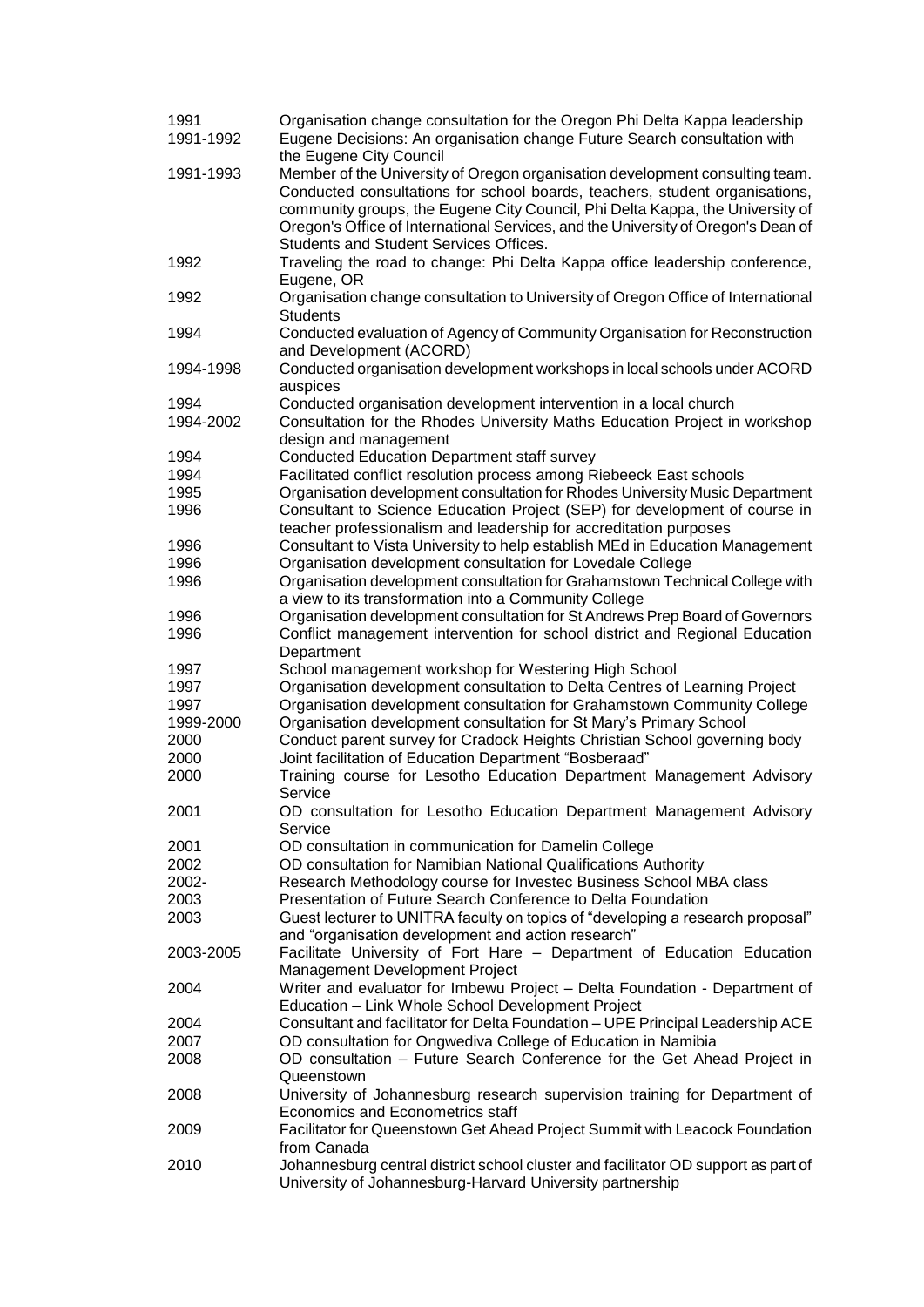| 2011     |     | Business management course development for Milpark Business School |     |     |         |          |        |  |  |
|----------|-----|--------------------------------------------------------------------|-----|-----|---------|----------|--------|--|--|
| $2012 -$ |     | Teach Business management course for Milpark Business School       |     |     |         |          |        |  |  |
| $2012 -$ | MBA | supervision                                                        | tor | the | Milpark | Business | School |  |  |

#### **PUBLICATIONS**: 1990-

1. Smith, Clive. 1990. *Historical archaeology of southern African iron-age societies: Mmabatho High School and Khadetswene.* Pretoria: Transvaal Museum.

2. Smith, Clive. 1990. Khaditshwene. *Custos* 19(10):30.

3. Smith, Clive. 1995. Culture and organisation: Fit or misfit? In *Educational reform and policy shifts in southern Africa*: Proceedings of the third annual southern African Comparative and History of Education Society Conference, Scottburgh, Natal, 28-29 October 1993, 181-200. Bellville, Cape Town: SACHES.

4. Smith, Clive. 1995. Organisational level staff development (SD). *Discourse*, 6(3), October, 20-23.

5. Smith, Clive. 1996. "You can do so much without sticking to structures": The power of vision to develop a school culture. In *In pursuit of equality*, pp.127-141. Cape Town: Juta.

6. Smith, Clive. 1997. Grundtvig and the South African community college idea. In *North-South No 10*. Published by Education contact north south, Copenhagen, December.

7. Daweti, Milly & Smith, Clive. 1999. Community building for new teaching and learning contexts in South Africa. *Progressio,*

8. Pearse, Noel & Smith, Clive. 2005. Theory generation: An illustration of the use of grounded theory in management research. *Management Dynamics,* 14(2), 47-59*.*

- 9. Pearse, N. & Smith, C. 2007 Sense of community: An explanation of organizational inertia in cell church transitions. *Practical Theology in SA*, 22(2).
	- 10. Smith, Clive. (2008a). School change. In G. McCulloch & D. Crook (Eds.), *The Routledge international encyclopedia of education.* London: Routledge.
	- 11. Smith, Clive. (2008b). South Africa. In G. McCulloch & D. Crook (Eds.), *The Routledge international encyclopedia of education.* London: Routledge.
	- 12. Smith, C. (2012). Self perception of a South African urban school district. *Journal of Education*, 52:111-132.
	- 13. Seyama, S. & Smith, C. 2013. An exploration of the University of Johannesburg heads of department's experiences and perceptions of the University's performance management system. In F. Gouws and C. Wolhuter (Eds.), *Educational research in South Africa: Practices and perspectives (SAERA conference proceedings), 223-249).* Cape Town: Oxford University Press.
	- 14. Smith, C., Mestry, R. & Bambie, A. 2013. Roleplayers' experiences and perceptions of heads of departments' instructional leadership role in secondary schools. *Education as Change*, 17(1), 163-176.
	- 15. Smith, C., & Amushigamo, A. 2014. The perceived influence of school leadership on learner behaviour in a Namibian secondary School. *Educational Management, Administration & Leadership*. Forthcoming.
	- 16. Smith, C., & Amushigamo, A. 2014. The perceived influence of school leadership on learner behaviour in an underperforming Namibian secondary School. In Proceedings of the 7<sup>th</sup> International Conference of Education, Research and Innovation, 4305-4312, Seville, Spain, 17- 19 November. **ISBN:** 978-84-617-2484-0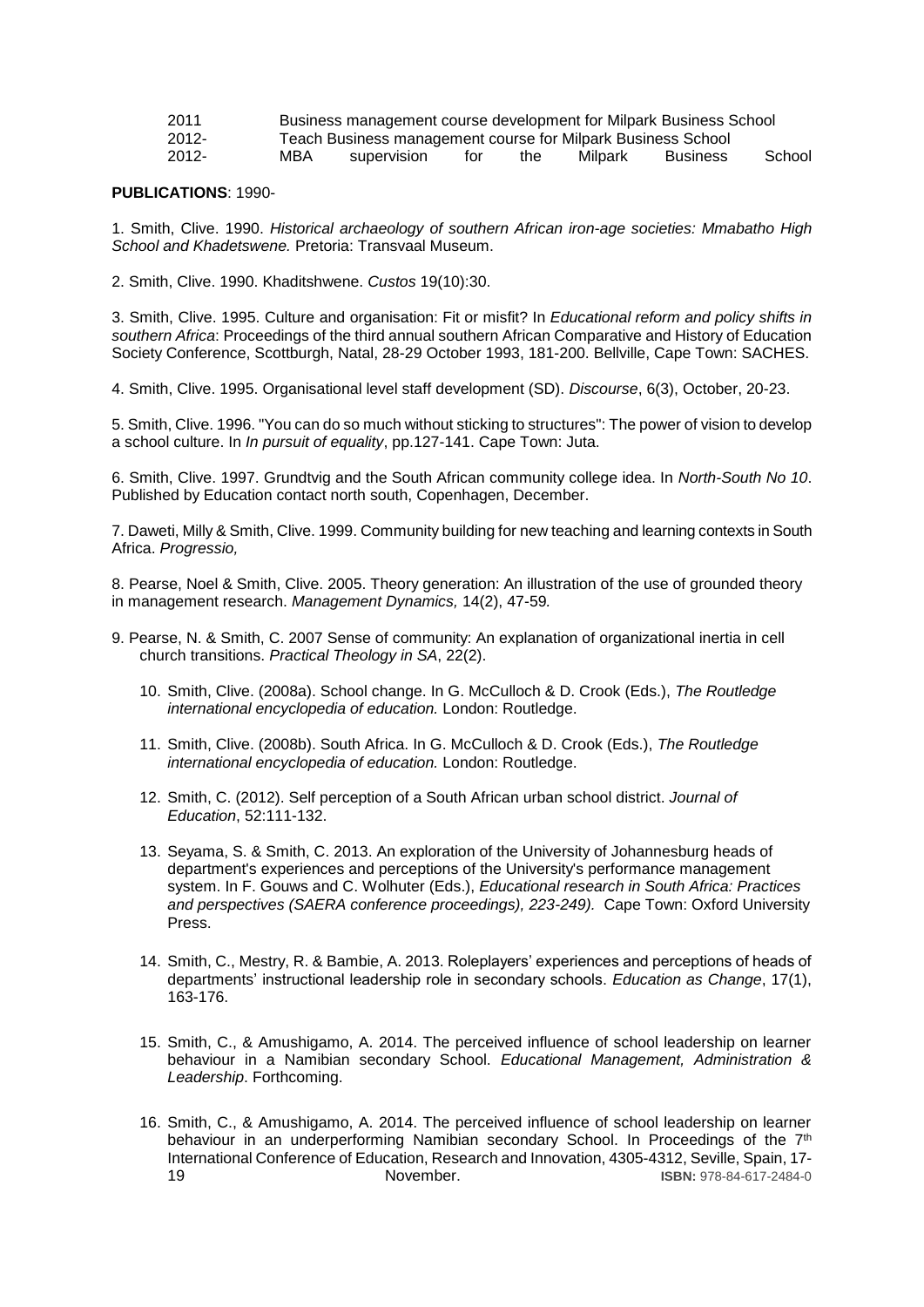**ISSN:** 2340-1095

#### **UNPUBLISHED RESEARCH**

1. Smith, Clive. 1995. *"The kids: That's what we were about." The social organization of teachers of diverse race and culture in a South African high school: A naturalistic case study*. Unpublished doctoral dissertation, University of Oregon, Eugene, OR.

2. Smith, Clive. 2000. *Toward an understanding of our Department's culture*. Grahamstown: Rhodes University Education Department.

3. Euvrard, George, Pat Irwin & Clive Smith. 2001*. Education research in Rhodes Education Department*. Paper presented at Education Research Colloquium, University of Port Elizabeth, Port Elizabeth, April.

#### **CONFERENCE PRESENTATIONS**

- 1. Smith, Clive. 1991. *Perspectives on South Africa*. Paper presented at the University of Oregon International Students Week, Eugene.
- 2. Smith, Clive. 1992. *Toward a culture of Black student resistance to Bantu Education*. Paper presented at the All-African Students Conference, University of Iowa, September.
- 3. Smith, Clive. 1993. *Toward a culture of Black student resistance to Bantu Education*. Paper presented at the Department of Educational Policy and Management, University of Oregon, Eugene, OR, 19 May.
- 4. Smith, Clive. 1993. *South Africa: The road to the end of Apartheid*. Paper presented to the World Affairs Council of Oregon, Portland, Oregon.
- 5. Smith, Clive. 1994. *Influence and status and the management of a multicultural staff*. Paper presented at the International Conference of Total Quality in Management held at Rand Afrikaans University, Johannesburg, 16-18 September.
- 6. Smith, Clive. 1995. *Alternative management paradigms: Bureaucratic and organic - it's our choice*. Paper presented to ACCORD Education Transformation Conference held at Nombulelo High School, Grahamstown, September.
- 7. Smith, Clive. 1995. *"You can do so much without sticking to structures": The power of vision to develop a school culture*. Paper presented at the Kenton Conference held at Rhodes University, Grahamstown, 28-30 October.
- 8. Smith, Clive. 1996. *A college of the Grahamstown community*. Paper presented at the Grahamstown community college initiative, Grahamstown, August.
- 9. Smith, Clive. 1997. *Our community and professional responsibility*. Paper presented to Rhodes Education Department "Bosberaad." Grahamstown.
- 10. Van der Mescht, H. & Smith, C. 1997*. Maximising the minimal: Towards an approach to the MEd coursework degree*. Paper presented at the Post-Graduate Experience Conference, Cape Town, December.
- 11. Smith, Clive. 1998. *Management of a racially diverse high school staffroom*. Paper presented at the World Congress of Comparative Education Societies, Cape Town, July.
- 12. Noel J. Pearse & Clive O. Smith. 2003. *An organisational social capital perspective of leader succession in churches*. Presented at the Sixth Annual Conference of the Society for Industrial & Organisational Psychology of SA. Sandton, 25-27 June.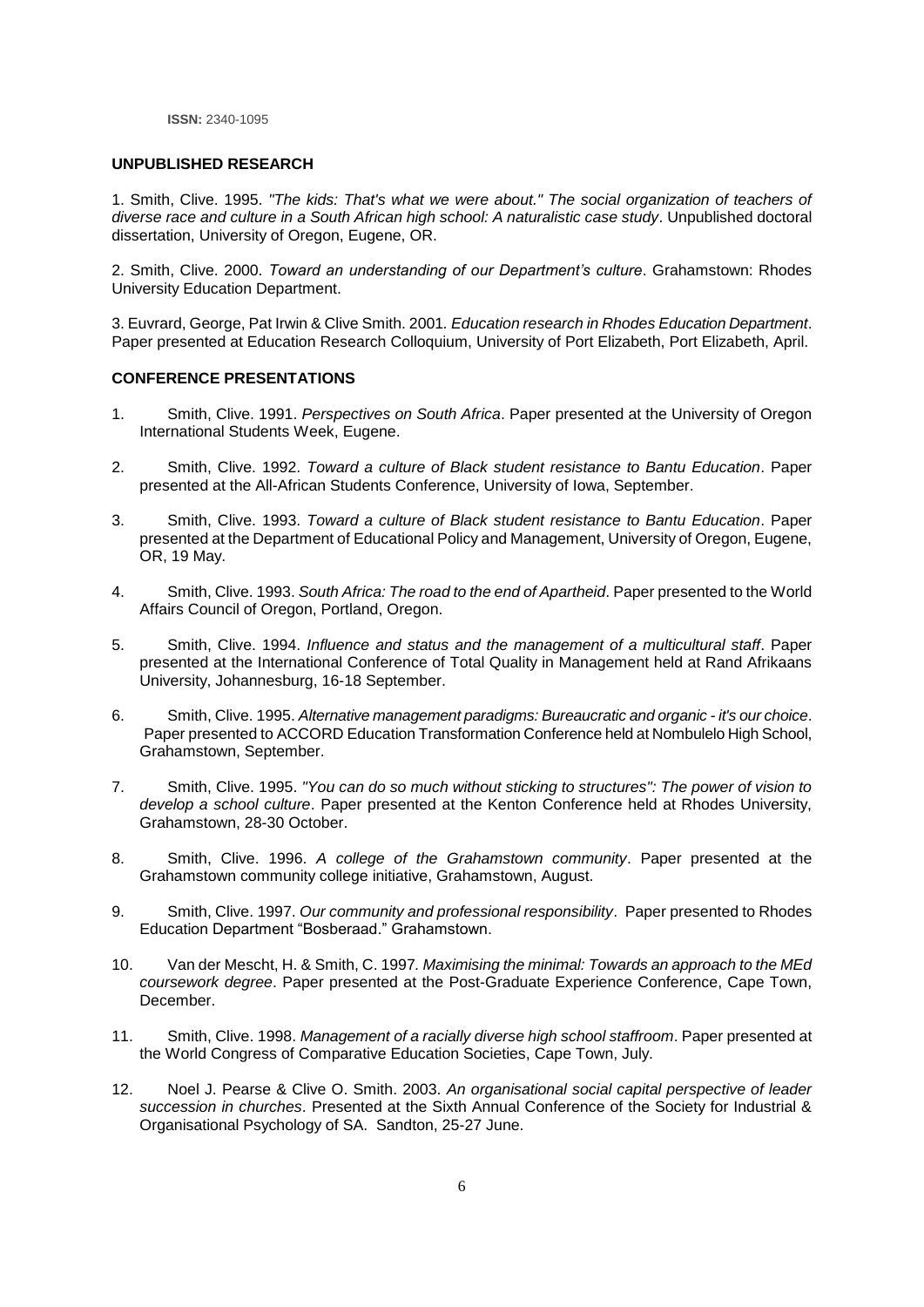- 13. Noel J. Pearse & Clive O. Smith. 2003. *The origin and development of grounded theory and its use in management research*. Paper presented at the 15th Annual Southern African Institute of Management Scientists (SAIMS) conference. Potchefstroom, 28-30 October.
- 14. Blake, M. & Smith, C. 2006. *Student leadership in Primary school: What are we trying to achieve?* Paper presented at the EASA/Kenton Conference. Wilderness, 28 November – 1 December.
- 15. Smith, C. 2010. *Organisation Development: What it is and how it works*. Paper presented at the National Quality Education Summit: Preparing school leaders for a changing world, Midrand, 24-26 February.
- 16. Smith, C. 2010. *Self-concept of an urban school district*. Paper presented at the Kenton Conference. Golden Gate, 28-31 October.
- 17. Smith, C., & McKinnon, M. 2011. Organisation development: The argument remains. Paper presented at the EMASA Conference, Bellville, March.
- 18. Smith, C. 2011. *Mixed methods is all very well but what about the paradigms?* Paper presented at the Kenton Conference. Cape Town, 6-9 November.
- 19. Smith, C. 2012. Perceived collective teacher efficacy: A little idea with a big impact. Paper presented at the EMASA Conference, Pinetown, July.
- 20. Seyama, S. & Smith, C. 2013 Walking on water: University of Johannesburg heads of department experiences and perceptions of the University's performance management system. Paper presented at the SAERA Conference, Sun City.
- 21. Smith, C. 2013. Organisation development: A methodology for organisation change and transformation for those who are ready. Paper presented at the Effective school leadership and management conference: Creativity and innovation keys to 21st century learning, The Lakes Hotel, Benoni, May.
- 22. Smith, C. & Raath, S. 2014. Principals' experiences and expectations of IDSOs. Paper presented at the EASA Conference, Golden Gate, January.
- 23. Smith, C. 2014. All together now: A Future Search conference in an Eastern Cape school. Paper

presented at the EMASA Conference, Johannesburg, September.

- 24. Smith, C. & Amushigamo, A. 2014. The perceived influence of school leadership on learner behaviour in a Namibian secondary school. Paper presented at the 7<sup>th</sup> International Conference of Education, Research and Innovation, Seville, Spain, November.
- 25. Smith, C. 2014. Organisation development. Paper presented to the Fatih University Education Faculty, Istanbul, Turkey, November.

### **RESEARCH REPORTS**

- 1. Mohoric Marge, Ellie Perry, Clive Smith. 1991. *Survey of Lane County School Board organization development needs*. Eugene, OR: University of Oregon.
- 2. Runkel Phil, Clive Smith. 1991. *Diagnosis of University of Oregon Dean of Students and Student Services Offices, in preparation for their merger*. Eugene, OR: University of Oregon.
- 3. Mohoric Marge, Ellie Perry, Dick Schmuck, Clive Smith. 1992. *Diagnosis of Cottage Grove High School organization development needs*. Eugene, OR: University of Oregon.
- 4. Perry Ellie, Clive Smith, Susie O'Brien Vojtek. 1992. *Diagnosis of Eugene chapter of Phi Delta Kappan organization development needs*. Eugene, OR: University of Oregon.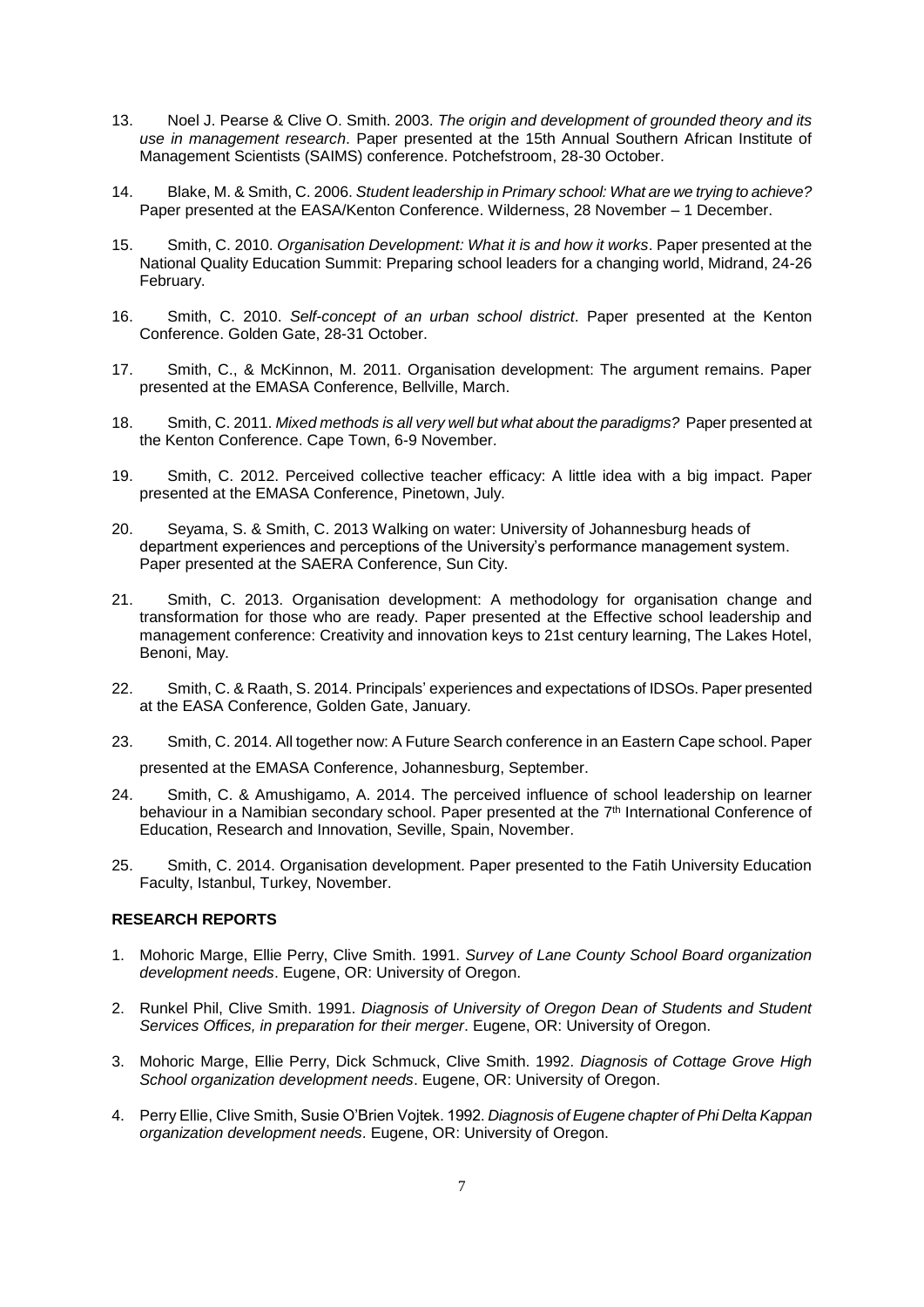- 5. Smith, Clive. 1993. *Report on overall student experience of the University of Oregon International Student Cultural Service Programme*. Eugene, OR: University of Oregon.
- 6. Smith, Clive. 1993. *Diagnosis of Empowerment Project organization development needs*. Eugene, OR: University of Oregon.
- 7. Smith, Clive. 1994. *Diagnosis of Grahamstown Assemblies of God organisation development needs.*. Grahamstown: Rhodes University.
- 8. Smith, Clive. 1994. *Rhodes University Education Department staff survey*. Grahamstown: Rhodes University.
- 9. Smith, Clive. 1995. *Diagnosis of Rhodes University Music Department organisation development needs*. Grahamstown: Rhodes University.
- 10. Smith, Clive. 1995. *Report on visit to Community Colleges in the USA*. Grahamstown: Rhodes University.
- 11. Smith, Clive. 1995. *Survey of St Andrews Preschool parents' perceptions and expectations of the school*. Grahamstown: Rhodes University.
- 12. Smith, Clive. 1996. *Report for Science Education Project (SEP) on development of course in teacher professionalism and leadership for accreditation purposes*. Grahamstown: Rhodes University.
- 13. Smith, Clive. 1996. *Diagnosis of St Andrews Preparatory School Board of Governor's organisation development needs*. Grahamstown: Rhodes University.
- 14. Smith, Clive. 1997. *Evaluation report for Agency of Community Organisation for Reconstruction and Development (ACORD)*. Grahamstown: Rhodes University.
- 15. Smith, Clive. 1997. *Diagnosis of Grahamstown Community College organisation development needs*. Grahamstown: Rhodes University.
- 16. Smith, Clive. 1997. *Report on visit to Danish Folkehojskoler submitted to Danish Folkehojskoler Association*. Grahamstown: Rhodes University.
- 17. Smith, Clive. 1997. *Report on visit to Danish Folkehojskoler.* Published in Rhodos. Grahamstown: Rhodes University.
- 18. Smith, Clive. 1999*. Diagnosis of St Mary's Primary School organisation development needs*. Grahamstown: Rhodes University.
- 19. Smith, Clive. 2000. *Survey of Cradock Heights Christian School parents' perceptions of the school*. Grahamstown: Rhodes University.
- 20. Van der Mescht, Hennie & Clive Smith. 2000. *Report for the Lesotho Education Department and the British Council on a training course for the Lesotho Education Department Management Advisory Service*. Grahamstown: Rhodes University.
- 21. Smith, Clive. 2002. *Report for the Lesotho Education Department and the British Council on an OD course for the Lesotho Education Department*. Grahamstown: Rhodes University.
- 22. Smith, Clive. 2010. *Report on focus group interviews held in a South African urban school district for the University of Johannesburg – Harvard University Graduate School of Education partnership*. Johannesburg: University of Johannesburg.
- 23. Smith, Clive. 2010. Report on Gauteng school funding research project. Johannesburg: University of